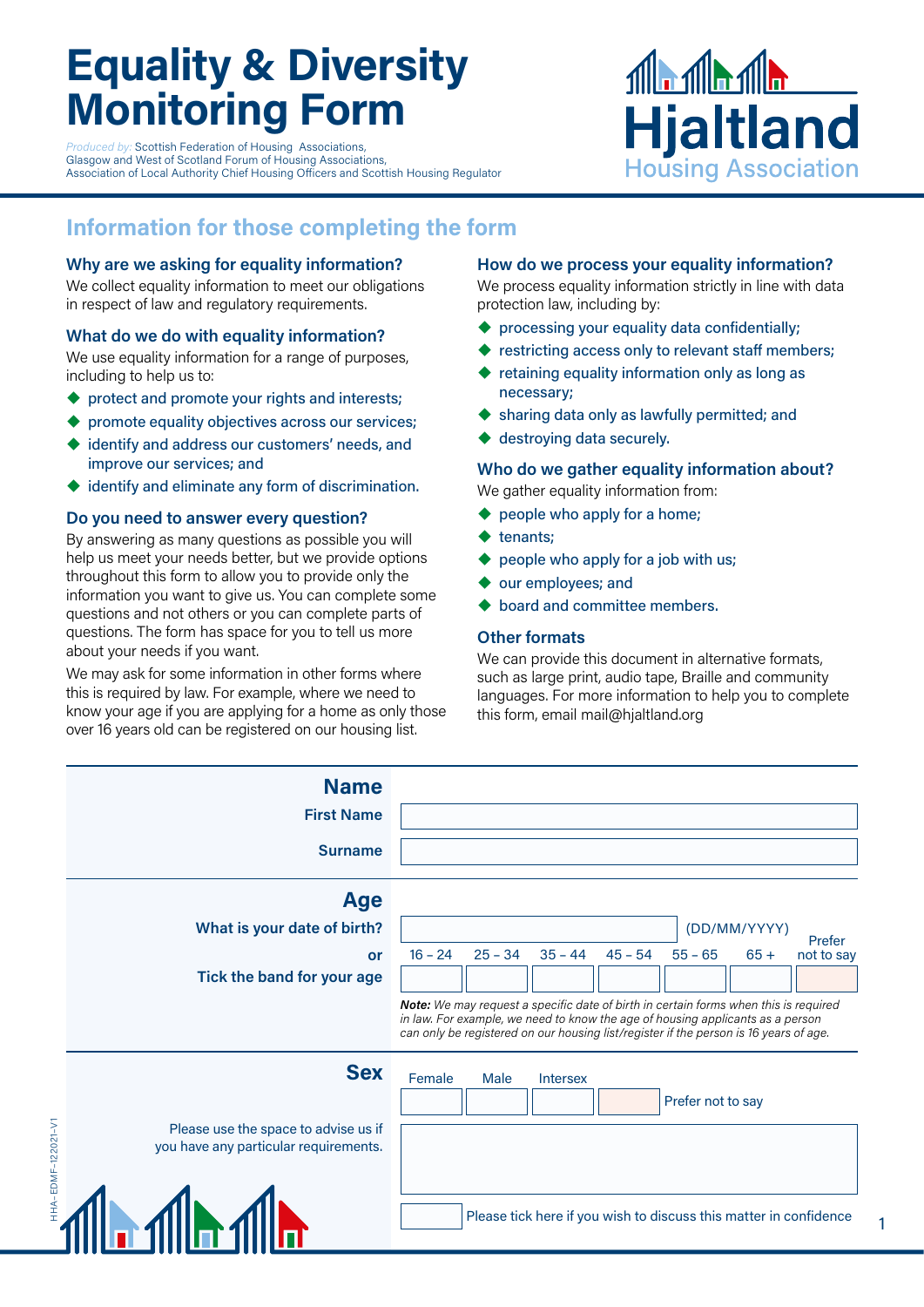

2

| <b>Marriage and Civil Partnership</b><br>Are you presently married?                         | Yes<br><b>No</b>                                                  |  |  |  |  |  |  |
|---------------------------------------------------------------------------------------------|-------------------------------------------------------------------|--|--|--|--|--|--|
| Are you presently in a civil partnership?                                                   |                                                                   |  |  |  |  |  |  |
|                                                                                             | Prefer not to say                                                 |  |  |  |  |  |  |
| Please use the space to advise us if<br>you have any particular requirements.               |                                                                   |  |  |  |  |  |  |
|                                                                                             |                                                                   |  |  |  |  |  |  |
|                                                                                             | Please tick here if you wish to discuss this matter in confidence |  |  |  |  |  |  |
| <b>Sexual Orientation</b>                                                                   |                                                                   |  |  |  |  |  |  |
| What is your sexual orientation?                                                            | Bi / Bisexual<br>Heterosexual / Straight                          |  |  |  |  |  |  |
|                                                                                             | Lesbian<br><b>Gay Man</b>                                         |  |  |  |  |  |  |
|                                                                                             | Other                                                             |  |  |  |  |  |  |
|                                                                                             | Prefer not to say                                                 |  |  |  |  |  |  |
| Please use the space to advise us if<br>you have any particular requirements.               |                                                                   |  |  |  |  |  |  |
|                                                                                             |                                                                   |  |  |  |  |  |  |
|                                                                                             | Please tick here if you wish to discuss this matter in confidence |  |  |  |  |  |  |
| <b>Gender Re-Assignment</b>                                                                 |                                                                   |  |  |  |  |  |  |
| (Trans/Transgender)<br>Do you consider yourself to be                                       | Yes<br><b>No</b>                                                  |  |  |  |  |  |  |
| a trans person?                                                                             | Prefer not to say                                                 |  |  |  |  |  |  |
| Please use the space to advise us if                                                        |                                                                   |  |  |  |  |  |  |
| you have any particular requirements.                                                       |                                                                   |  |  |  |  |  |  |
|                                                                                             |                                                                   |  |  |  |  |  |  |
|                                                                                             | Please tick here if you wish to discuss this matter in confidence |  |  |  |  |  |  |
| <b>Pregnancy and Maternity</b>                                                              | Yes<br><b>No</b>                                                  |  |  |  |  |  |  |
| Are you pregnant?                                                                           |                                                                   |  |  |  |  |  |  |
| Have you taken maternity or<br>paternity leave in the past year?                            |                                                                   |  |  |  |  |  |  |
| Please use the space to advise us if                                                        | Prefer not to say                                                 |  |  |  |  |  |  |
| you have any particular requirements.                                                       |                                                                   |  |  |  |  |  |  |
|                                                                                             |                                                                   |  |  |  |  |  |  |
| <b>Hjaltland Housing Association Ltd</b><br><b>Equality &amp; Diversity Monitoring Form</b> | Please tick here if you wish to discuss this matter in confidence |  |  |  |  |  |  |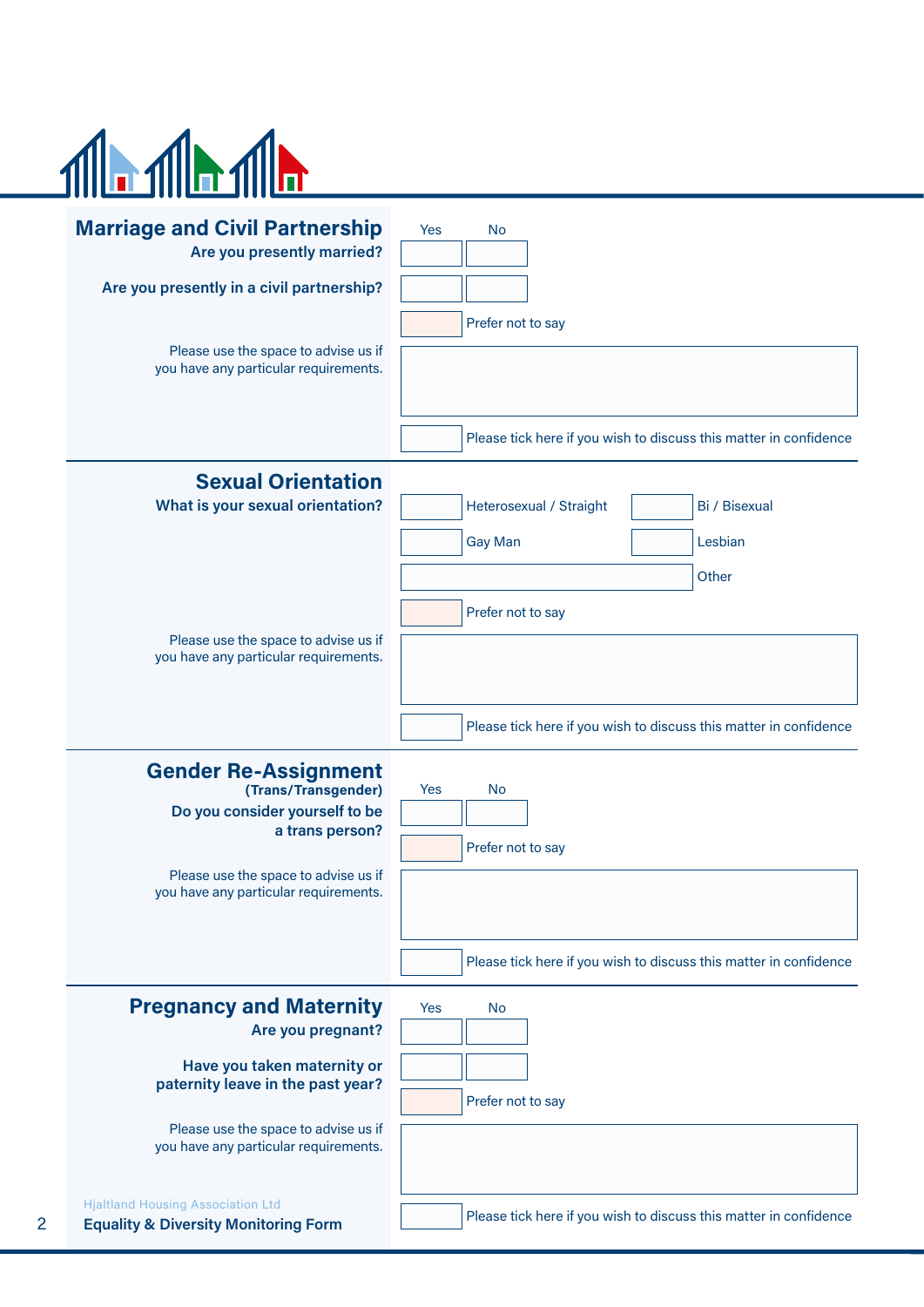

3